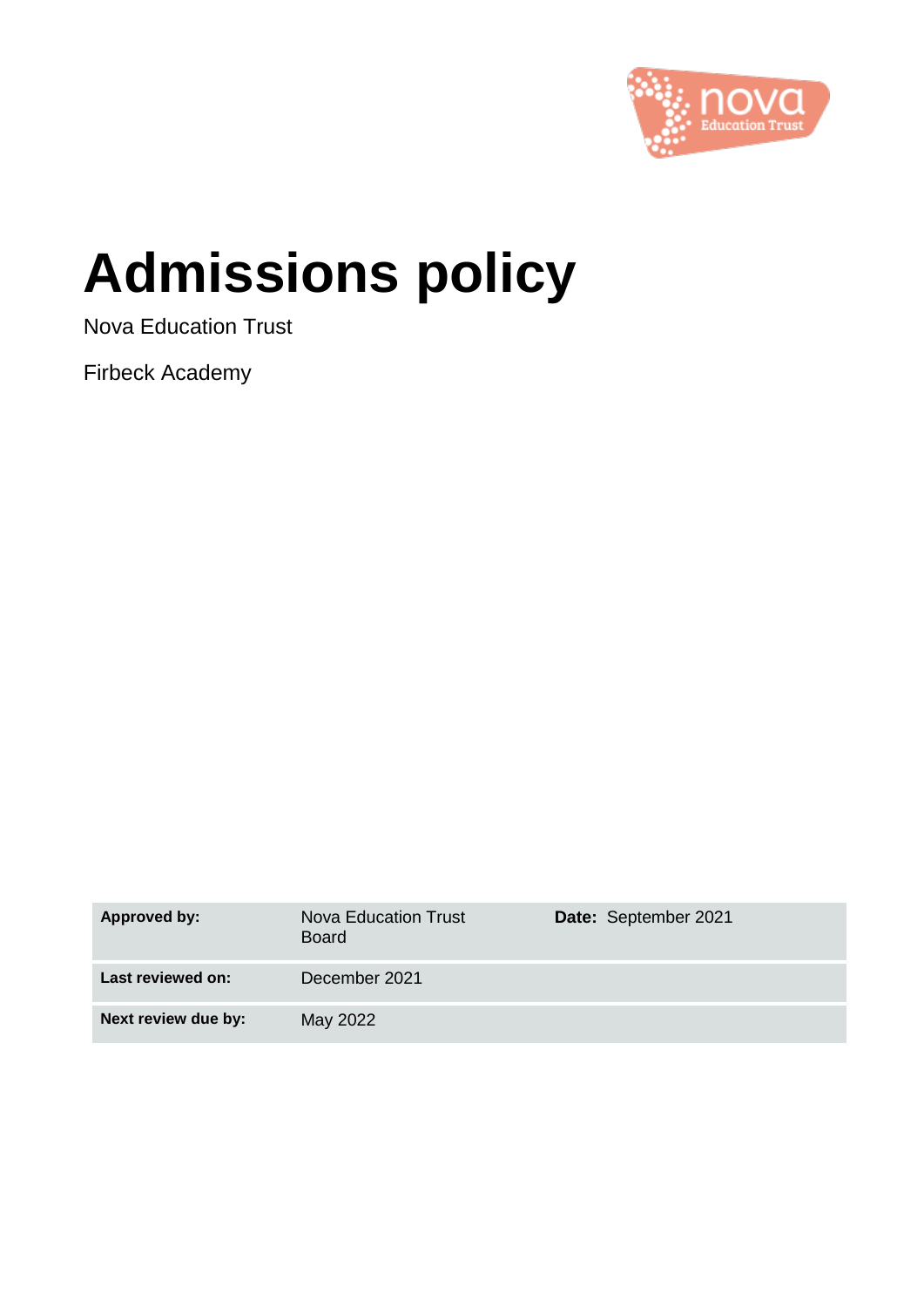### **Contents**

### **1. Aims**

This policy sets out the admissions policy of Nova Education Trust

Sections 6 and 7 set out the oversubscription criteria, and approach to in-year admissions, specific to Firbeck Academy.

It aims to:

- Explain how to apply for a place at a school in Nova Education Trust
- Set out the arrangements for allocating places to the pupils who apply
- Explain how to appeal against a decision not to offer your child a place

### **2. Legislation and statutory requirements**

This policy is based on the following statutory guidance from the Department for Education (DfE):

- [School Admissions Code](https://www.gov.uk/government/publications/school-admissions-code--2)
- [School Admission Appeals Code](https://www.gov.uk/government/publications/school-admissions-appeals-code)

We are required by our funding agreement to comply with these codes, and with the law relating to admissions as set out in the [School Standards and Framework Act 1998.](http://www.legislation.gov.uk/ukpga/1998/31/contents)

This policy complies with our funding agreement and articles of association.

### **3. Definitions**

The **normal admissions round** is the period during which parents can apply for state-funded school places at a school's normal point of entry, using the common application form provided by their home local authority.

**Looked after children** are children who, at the time of making an application to a school, are:

- In the care of a local authority, or
- Being provided with accommodation by a local authority in exercise of its social services functions

**Previously looked after children** are children who were looked after, but ceased to be so because they:

Were adopted under the Adoption Act 1976 or the Adoption and Children Act 2002, or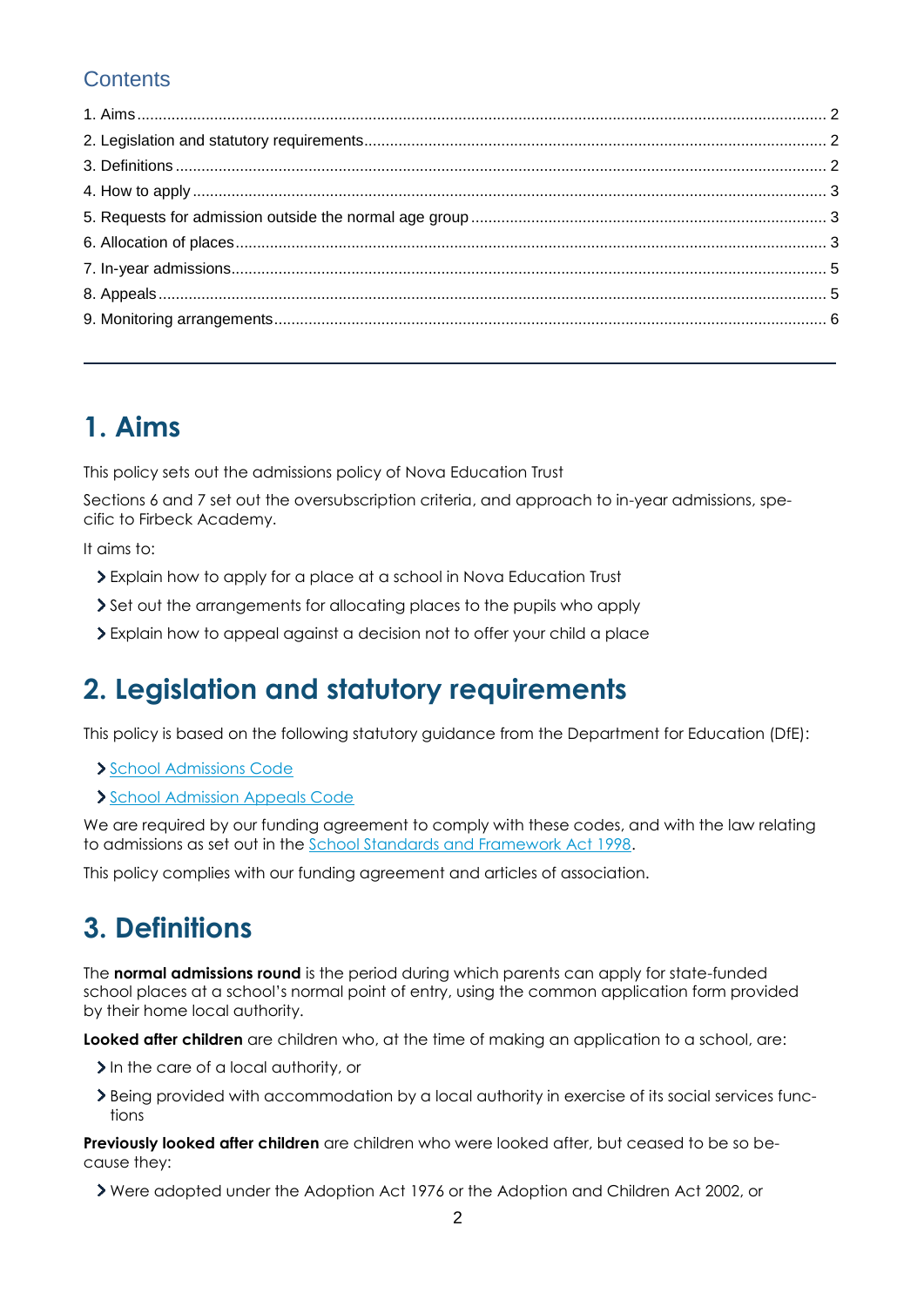- Became subject to a child arrangements order, or
- Became subject to a special guardianship order

A child reaches **compulsory school age** on the prescribed day following their 5th birthday (or on their 5th birthday if it falls on a prescribed day). The prescribed days are 31 December, 31 March and 31 August.

## **4. How to apply**

For applications in the normal admissions round you should use the application form provided by your home local authority (regardless of which local authority the schools are in). You can use this form to express your preference for a minimum of 3 state-funded schools, in rank order.

You will receive an offer for a school place directly from your local authority.

Please note, pupils already attending one of our nurseries will not transfer automatically into reception in the attached school (or any of our other schools). A separate application must be made for a place in reception.

Please note, pupils attending one of our infant schools will not transfer automatically into one of our junior schools. A separate application must be made for a place.

### **5. Requests for admission outside the normal age group**

Parents are entitled to request a place for their child outside of their normal age group.

Decisions on requests for admission outside the normal age group will be made on the basis of the circumstances of each case and in the best interests of the child concerned. In accordance with the School Admissions Code, this will include taking account of:

- Parents' views
- Information about the child's academic, social and emotional development
- Where relevant, their medical history and the views of a medical professional
- Whether they have previously been educated out of their normal age group
- Whether they may naturally have fallen into a lower age group if it were not for being born prematurely
- Headteachers' views

Wherever possible, requests for admission outside a child's normal age group will be processed as part of the main admissions round. They will be considered on the basis of the admission arrangements laid out in this policy, including the oversubscription criteria listed in section 6. Applications will not be treated as a lower priority if parents have made a request for a child to be admitted outside the normal age group.

Parents will always be informed of the reasons for any decision on the year group a child should be admitted to. Parents do not have a right to appeal if they are offered a place but it is not in their preferred age group.

### **6. Allocation of places**

#### **6.1 Admission numbers**

At Firbeck Academy our published admission number (PAN) for entry into reception is 30.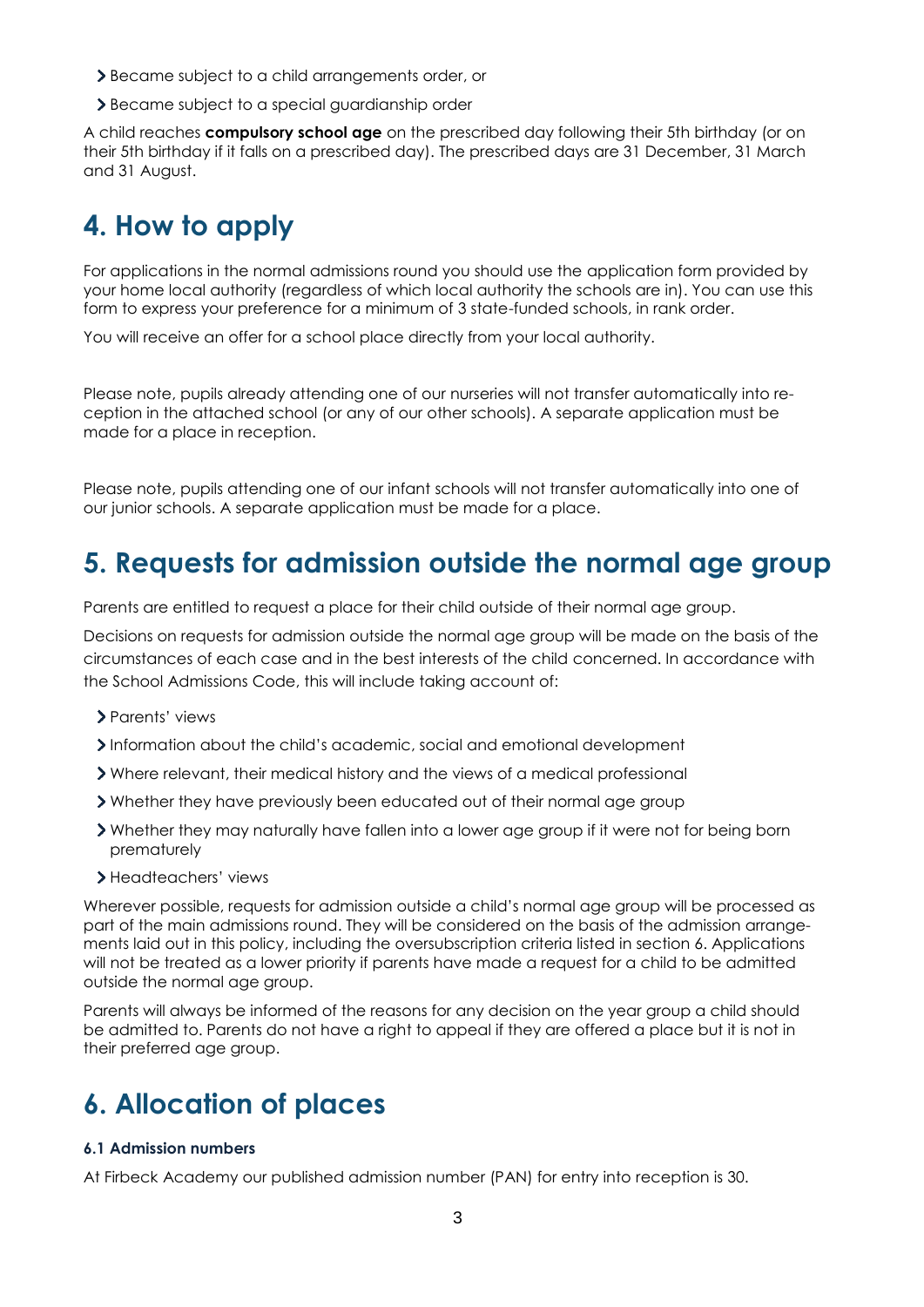#### **6.2 Oversubscription criteria**

All children whose education, health and care (EHC) plan names Firbeck Academy will be admitted before any other places are allocated.

If the school is not oversubscribed, all applicants will be offered a place.

In the event that Firbeck Academy receives more applications than the number of places available, places will be given to those children who meet any of the criteria set out below, in order until all places are filled.

- 1. Highest priority will be given to looked after children and all previously looked after children who apply for a place at the school. The 2021 Code requires children who appear (to the admission authority) to have been in state care outside of England and ceased to be in state care as a result of being adopted to be given equal first priority in admission arrangements, alongside looked after children (LAC) and children who were previously looked after by English local authorities (PLAC). This advice refers to these children as internationally adopted previously looked after children – "IAPLAC".
- 2. Places will then be allocated to pupils who, at the closing date for applications, live within the catchment area of the academy, whose parents have requested a place at the academy and who, at the time of admission will have a brother or sister attending the relevant academy,
- 3. Places will then be allocated to other pupils who, at the closing date for applications, live within the catchment area of the academy and whose parents have requested a place at the academy.
- 4. Places will then be allocated to pupils who live outside the catchment area of the academy, whose parents have requested a place at the academy and who, at the time of admission, will have a brother or sister attending the academy.
- 5. Priority will next be given to children of staff at the school, in either of the following circumstances:
	- a. The member of staff has been employed at the school for 2 or more years at the time at which the application for admission to the school is made, or
	- b. The member of staff is recruited to fill a vacant post for which there is a demonstrable skill shortage
- 6. Places will then be allocated to other pupils who live outside the catchment area of the academy whose parents have requested a place at the academy.

The above criteria (2-6) may be overridden and priority given to an applicant who can establish any of the following:

- Pupils with special educational needs that can only be met at the academy (e.g. where the academy has specialist provision)\*:
- Children of travellers, pupils with exceptional medical, mobility, or social grounds that can only be met at the academy\*.

\*Applications in these categories must be supported by a statement in writing from a doctor, social worker or other relevant professional. This is necessary because you will be asking the academy to assess your child as having a stronger case than other children. Each case will be considered on its merits by the Governing Body of the academy.

#### **6.3 Tie break**

In the case of 2 or more applications that cannot be separated by the oversubscription criteria outlined above, we will use the distance between the school and a child's home as a tie breaker to decide between applicants. Priority will be given to children who live closest to the school.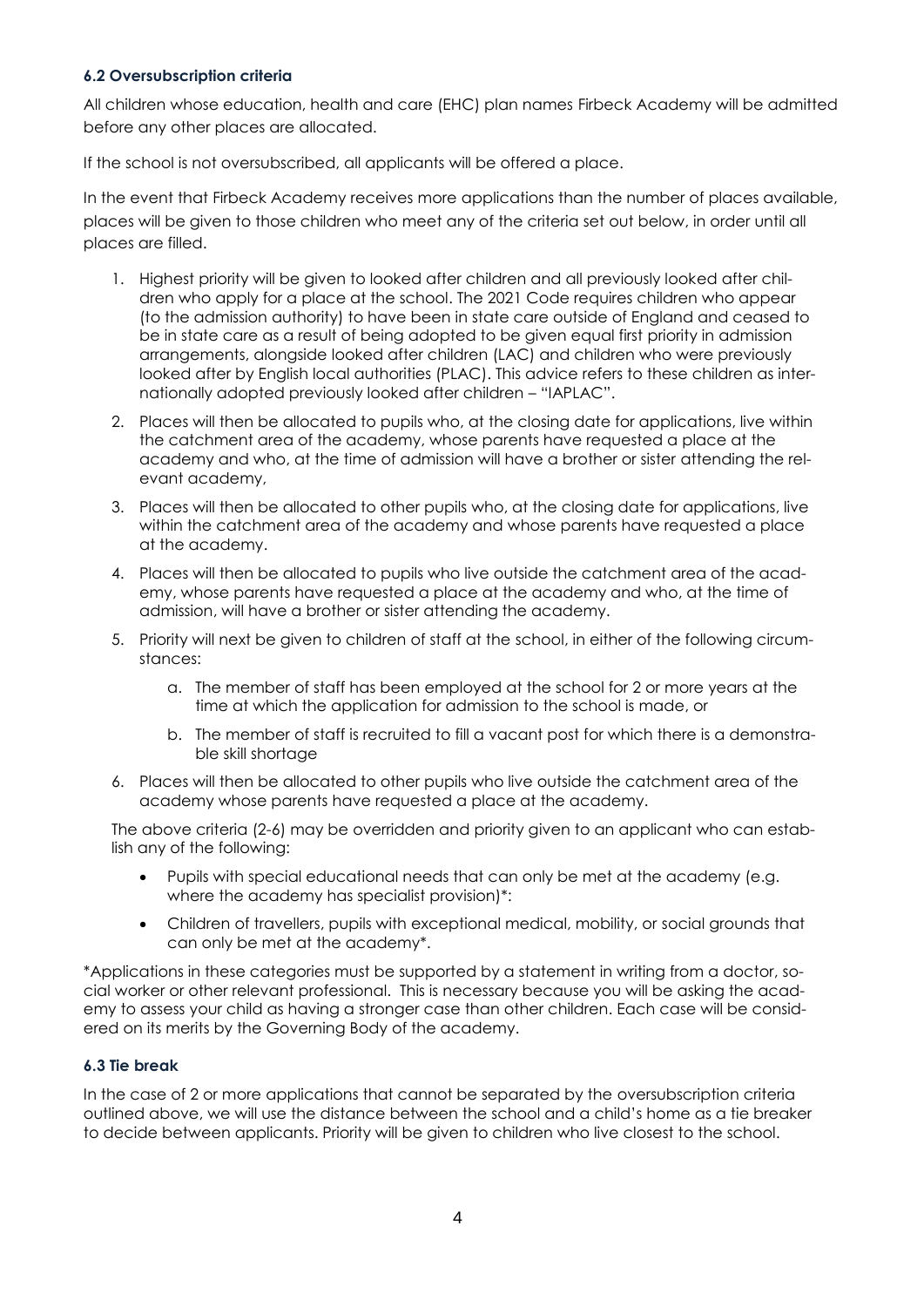Distance will be measured in a straight line from the child's home address to the school's front gates. A child's home address will be considered to be where they are resident for the majority of nights in a normal school week.

Where the distance between 2 or more children's homes and the school is the same, random allocation will be used to decide between them. The random allocation process will involve drawing random sealed envelopes, with the name of one child per envelope. This process will be independently verified.

#### **6.4 Children below compulsory school age (optional)**

Where children below compulsory school age are offered a place at Firbeck Academy, they will be entitled to attend the school full-time in the September following their 4th birthday.

Parents may defer their child's entry to the school until later in the school year but not beyond the point at which the child reaches compulsory school age, and not beyond the beginning of the final term of the school year the offer was made for.

Where the parents wish, children may attend part-time until later in the school year but not beyond the point at which they reach compulsory school age.

### **7. In-year admissions**

You can apply for a place for your child at any time outside the normal admissions round.

As is the case in the normal admissions round, all children whose EHC plan names Firbeck Academy and Looked After Children (LAC), Previously looked after children (PLAC) and Internationally Adopted looked After Children (IAPLAC) will be admitted to that school even if the year group is full.

Likewise, if there are spaces available at the school in the year group you are applying for, your child will always be offered a place.

Firbeck Academy participates in the local fair access protocols and are expected to accept students even if the year group is full except in specified circumstances set out in the DFE schools admissions code.

If there are no spaces available at the time of your application, your child's name will be added to a waiting list for the relevant year group at the school. When a space becomes available it will be filled by one of the pupils on the waiting list in accordance with the oversubscription criteria listed in section 6.2 of this policy. Priority will not be given to children on the basis that they have been on the waiting list the longest.

Applications for in-year admissions should be sent to the following address:

#### [admin@firbeck.org.uk](mailto:admin@firbeck.org.uk)

or

Firbeck Academy Firbeck Road Wollaton Nottingham NG8 2FB

### **8. Appeals**

If your child's application for a place at one of our trust's schools is unsuccessful, you will be informed why admission was refused and will be given information about the process for hearing appeals. If you wish to appeal, you must set out the grounds for your appeal in writing and send it the address